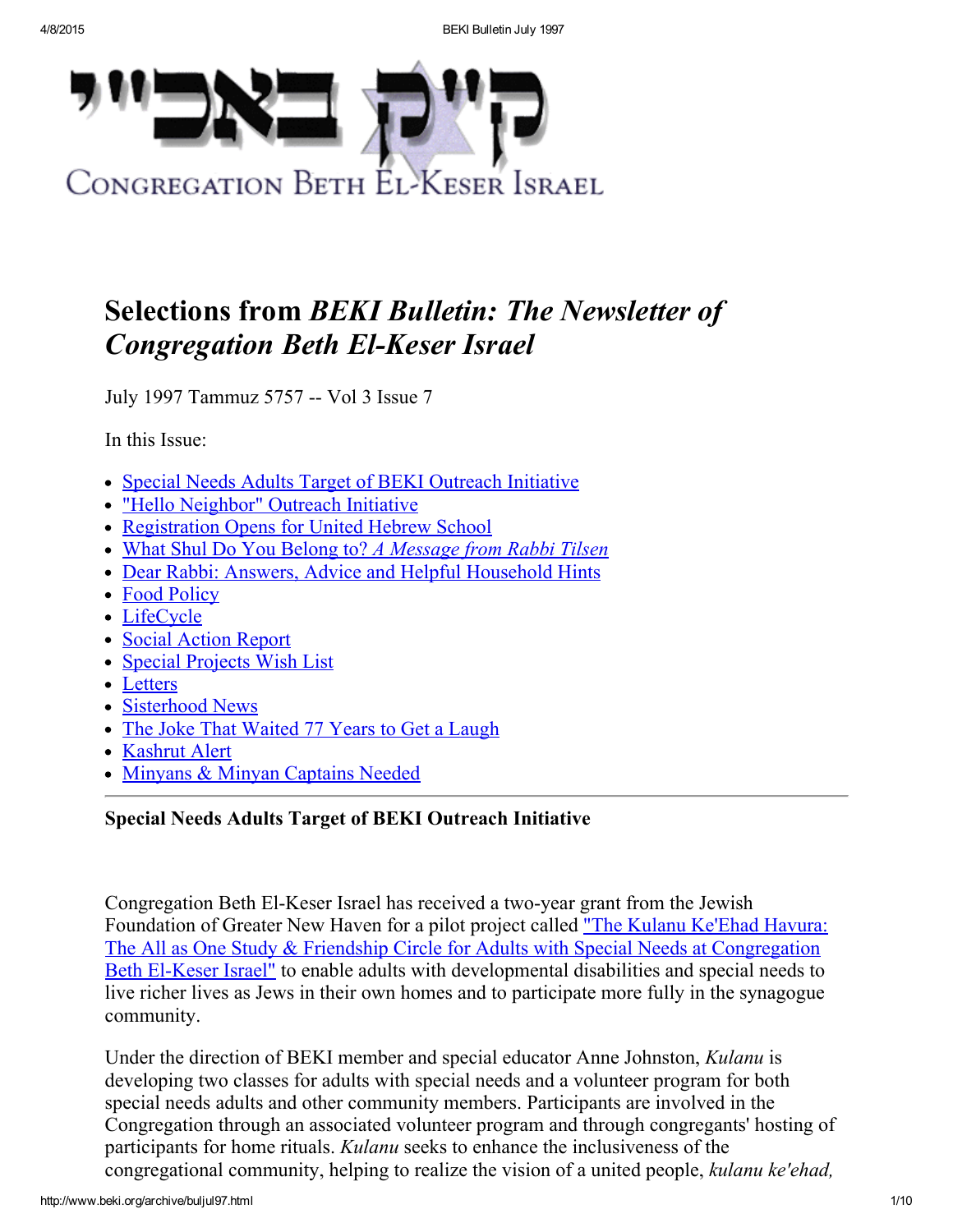all as one. Kulanu is being thoroughly documented so the materials and program model can be disseminated through publications, conferences and appropriate organizations.

BEKI has taken a lead regionally in programs for adults and children with special needs. The BEKI [Sisterhood](http://www.beki.org/archive/sisterhood.html) has offered an annual [Special](http://www.beki.org/archive/sisterhood.html#specialseder) Needs Seder for Adults in cooperation with the Jewish Family Service and Abel Caterers since 1983. BEKI is uniquely situated to serve this segment of our community as residents and clients of Chapel Haven, an assisted living program, have been involved with the congregation to varying degrees for some time, in part because Chapel Haven is located only a block from BEKI. In addition, residents of the Parents Foundation for Transitional Living in New Haven are involved in the synagogue. In 1992 the Congregation became the first in our region to offer a Special Education Hebrew School, the Talmud Torah [Meyuhad,](http://www.beki.org/archive/youth.html%20#UHS) which it founded as part of our United Hebrew School which is run cooperatively with the Westville Synagogue.

These limited programs have led the congregation to observe that simply welcoming adults with special needs is not enough. For them to be actively involved in congregational life in an adult capacity, with all the honors open to such, they need specialized instruction, sensitive to their particular learning challenges and respectful of their place in our community. Only recently has Jewish education become flexible enough to accommodate children with special learning needs; thus many special needs adults were bypassed as children and did not acquire the basic ritual skills of the Jewish home or synagogue. Kulanu therefore incorporates a component to explore how participants can make Jewish observance more a part of their home lives, just as they may learn in their residential and guided-living programs how to live independently.

Kulanu can needs your help in welcoming individuals into your home for shabbat and holiday observances, planning and operating classes, and raising additional funds to support the program. If you might be able to help in any of these ways please call Anne Johnston at 389-9184 [anne@beki.org](mailto:anne@beki.org) or Rabbi Tilsen at 389-2108 jitilsen@beki.org. To read more about this program see a description at [kulanu.html](http://www.beki.org/archive/kulanu.html) or call Anne Johnston for printed material.

# <span id="page-1-0"></span>"Hello Neighbor" Outreach Initiative

Congregation Beth El-Keser has received a one-year grant from the Gateways Outreach Program of the Jewish [Theological](http://www.beki.org/archive/www.jtsa.edu) Seminary of America for an innovative approach to reach out and involve interfaith couples and other unaffiliated Jews and interested non-Jews. Approximately 51% of the Congregation's membership resides in the City of New Haven, mostly in the Westville (06515), Edgewood (06511) and Beaver Hills (06511) neighborhoods. (Click here to see map of [neighborhoods\)](http://www.beki.org/archive/map.html). These neighborhoods have the highest concentration of Jewish residents in the region. As the only Conservative congregation in the City of New Haven, and in the absence of any Reform or Reconstructionist congregations, the BEKI community takes seriously its role as a center of Jewish religious culture and its responsibility for the religious well-being of the people of New Haven.

In the autumn of 1995 the Congregation undertook a visioning and long-term planning process called "BEKI 2000." As part of that process in-progress the Congregation has renewed its commitment to welcoming and integrating interfaith families, who it is supposed make up a large proportion, if not majority, of the Jewish residents of the area. While only about 10% of the Congregation's membership is interfaith couples (about 15% of its couples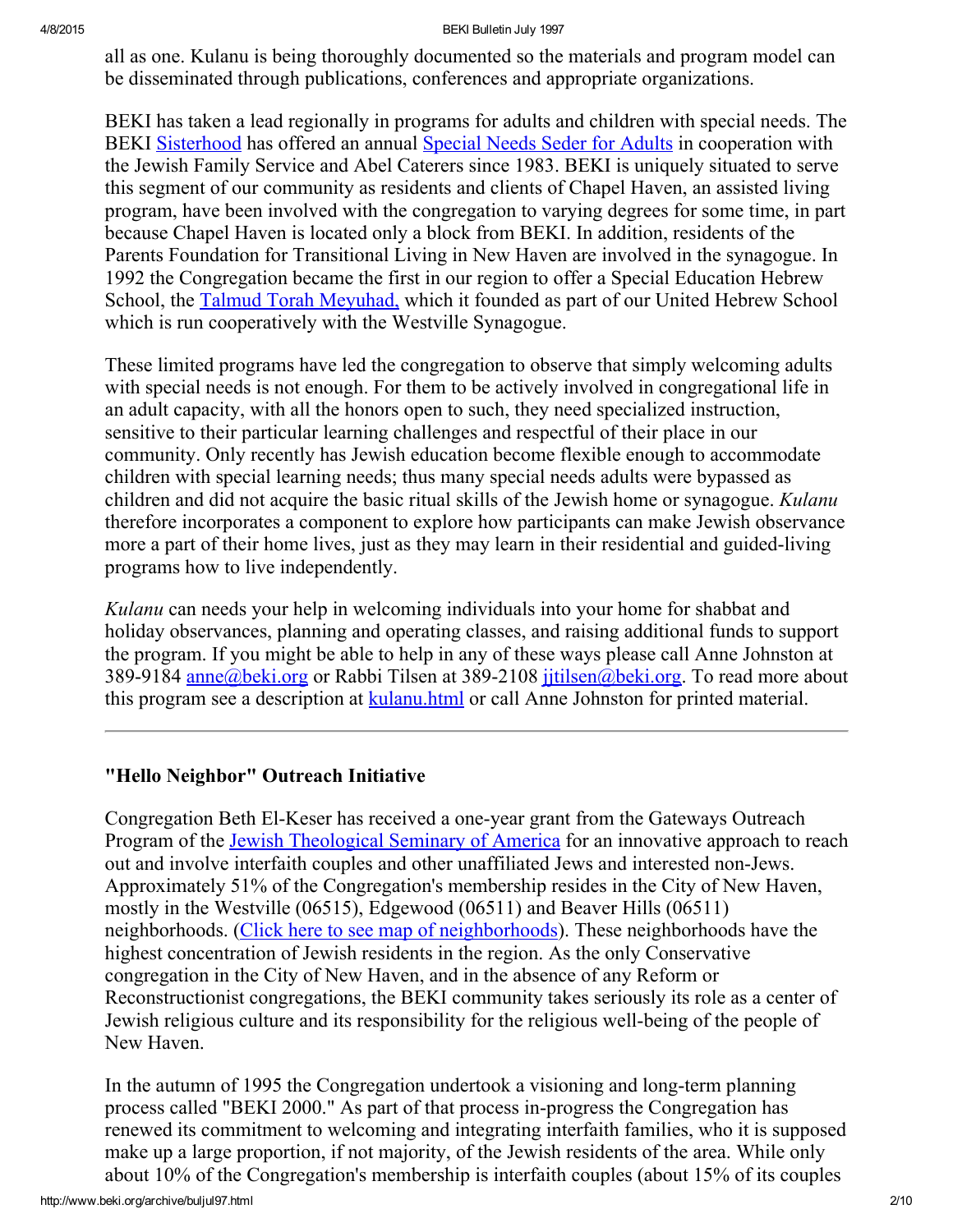4/8/2015 BEKI Bulletin July 1997

are interfaith), those constituent families express that they enjoy an extremely positive relationship with the Congregation. The Congregation currently has 28 families participating in its Interfaith Discussion Group which vice-president Diane Dumigan has organized, and has had success in reaching out to interfaith couples through its Shabbat Shalom Learners' Minyan, [Children's](http://www.beki.org/archive/adulted.html%20#sslearnersminyan) Shabbat Havura, [LaMaazel](http://www.beki.org/archive/lamaazel.html) and other ongoing programs. The Congregation is religiously and socially prepared to welcome and indeed reach out to additional interfaith families and to other unaffiliated Jews, but it lacks data on which to base a systematic plan of action.

In considering potential "outreach" strategies, the "BEKI 2000" planning group realized that it lacked a basic tool necessary to reach those families: the knowledge of who they are, where they are, and what they want. Rough estimates, the sight of menorahs and Christmas trees in the neighborhood and anecdotal evidence suggests the presence of hundreds of such interfaith families within a two-mile radius of the Congregation. And by all accounts the majority of New Haven Jews are not affiliated with any synagogue. But until we have their names, addresses, and have spoken with them to find out "who they are," and until they have had direct personal contact with the Congregation, programs for them are at best based on guesswork.

"Hello Neighbor" will be a professionally-designed and executed survey intended to  $(1)$ gather data on interfaith families and unaffiliated families in up to three neighborhoods of the City of New Haven to serve as a basis for subsequent programs of outreach aimed at this segment of the community; (2) deliver the message door-to-door (and through other means) that the Conservative Congregation BEKI in New Haven cares about interfaith and unaffiliated families, wants to know their concerns and seeks to welcome and integrate them into the Congregation; and (3) create a fully-documented and replicable model for other communities.

The survey would seek to identify these families, their children's ages, their religious and ethnic origins and current self-identity. An attempt will be made to gauge their level of interest in family education, adult education, children and youth programs, support and discussion groups, home havurot and home observance, cultural, Men's Club, Sisterhood, social action and other aspects of synagogue community life. This data would aid the Congregation in designing and prioritizing its outreach efforts and program development, and would allow the Congregation to target its particular outreach programs to those most likely to be interested. Knowing, for example, which families have preschoolers would enable a volunteer (perhaps another family member with children the same age) to call the prospective participants and invite them to a specific program for preschoolers and their parents. Knowing which adults are most interested in expressing their Jewish identity or their relationship with the Jewish community through social action projects would enable the Congregation to invite and welcome them to take part in ongoing efforts. The personal approach has proven a key element to the Congregation's successes in involving interfaith and unaffiliated families; Hello Neighbor will make it possible to bring those successes to a new level and invite many more people into a welcoming community.

If you would like to volunteer to design, execute or more fully fund this project, please contact Steven Fraade at 397-9430 [steven.fraade@yale.edu](mailto:steven.fraade@yale.edu) or Rabbi Tilsen at 389-2108  $j$  it ilsen  $\omega$  beki.org. If you would like to help in other areas of membership outreach please contact Diane Dumigan at 393-1815  $d$ gdumigan@aol.com.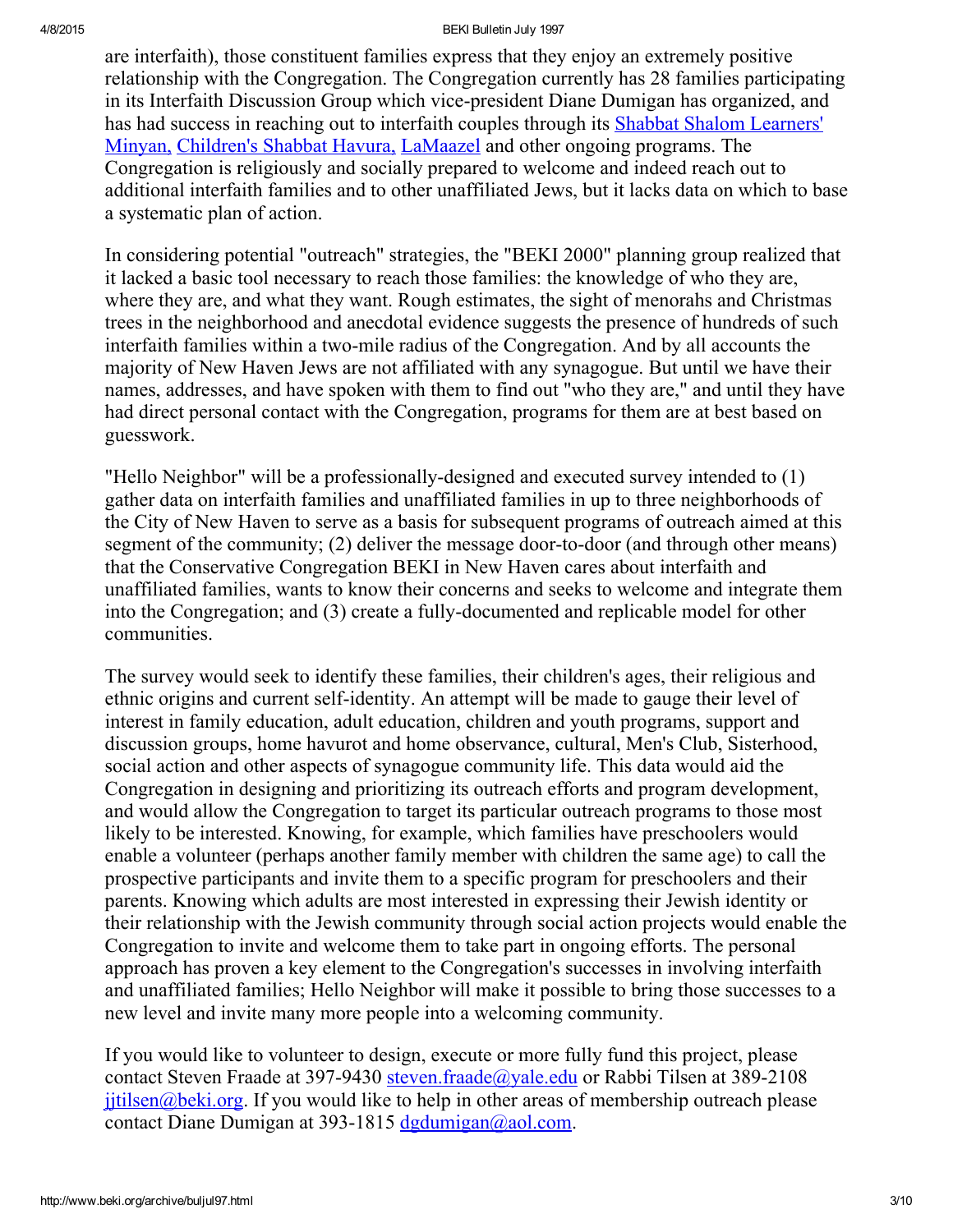### <span id="page-3-0"></span>Registration Opens for United Hebrew School

Registration is open for the United [Hebrew](http://www.beki.org/archive/youth.html%20#UHS) School for children entering K through 7th grade this fall. Registration deadline is 15 August; after that date a late-registration fee is required. Classes begin Sunday 7 September 1997 for all students. Classes will meet at BEKI in refreshed classrooms.

Terri Stern will continue to serve as UHS Principal. Ms Stern is a BEKI member along with her husband and has children enrolled in the school. Terri has retained a superb faculty with some changes and continuing educational excellence is expected.

In addition, several BEKI members are serving as officers on the UHS Board. Shoshana Zax is Chairperson of the UHS Board; Barbara Stern is Recording Secretary; and Natan Weinstein is Treasurer. Rabbi Tilsen sits on the Board as well. We also expect additional BEKI members to be recruited to serve on the Board during the summer. If you would like to volunteer to serve on the Board or in another capacity, please contact Barbara Stern at 387-0056.

Again this fall the United Hebrew School will offer the Talmud Torah Meyuhad for students with special education needs. If your child might benefit from this program, please call Ms Stern (387-9268) at your earliest opportunity. Talmud Torah Meyuhad is supported by the Department of Jewish Education of the Jewish Federation of Greater New Haven.

The tuition parents are charged represents only a portion of the actual cost to Congregation Beth El-Keser Israel. If you can contribute to BEKI toward the cost of operating the School, your generosity would be appreciated and would be tax-deductible to the full extent provided by law.

A limited number of Louis Friedman Scholarships are available to students whose families have demonstrable financial need. To apply please complete the Scholarship Application form which is included in the BEKI UHS registration packet. The deadline for Scholarship applications is 15 August 1997. Due to the limitation on funds, we must receive Scholarship application by that date for your child(ren) to be considered. The Scholarship funds will be fully distributed at that time so do not miss the deadline. All scholarship applications are strictly confidential.

We urge your children's participation in either the [Children's](http://www.beki.org/archive/youth.html%20#cshavura) Shabbat Havura (for kids up to first grader) or Junior [Congregation](http://www.beki.org/archive/youth.html%20#junior) every Shabbat morning year-round at 10:45a. There is no additional charge for these programs, which reinforce and supplement the School's curriculum.

For registration material or additional information please call the BEKI office at 389-2108 or visit during office hours.

# <span id="page-3-1"></span>A Message from Rabbi Tilsen

#### What Shul Do You Belong to?

I looked through my high school yearbook and made a Jew count. (A Jew count is when you look through a list of names and pick out the Jewish ones.) Since I knew personally every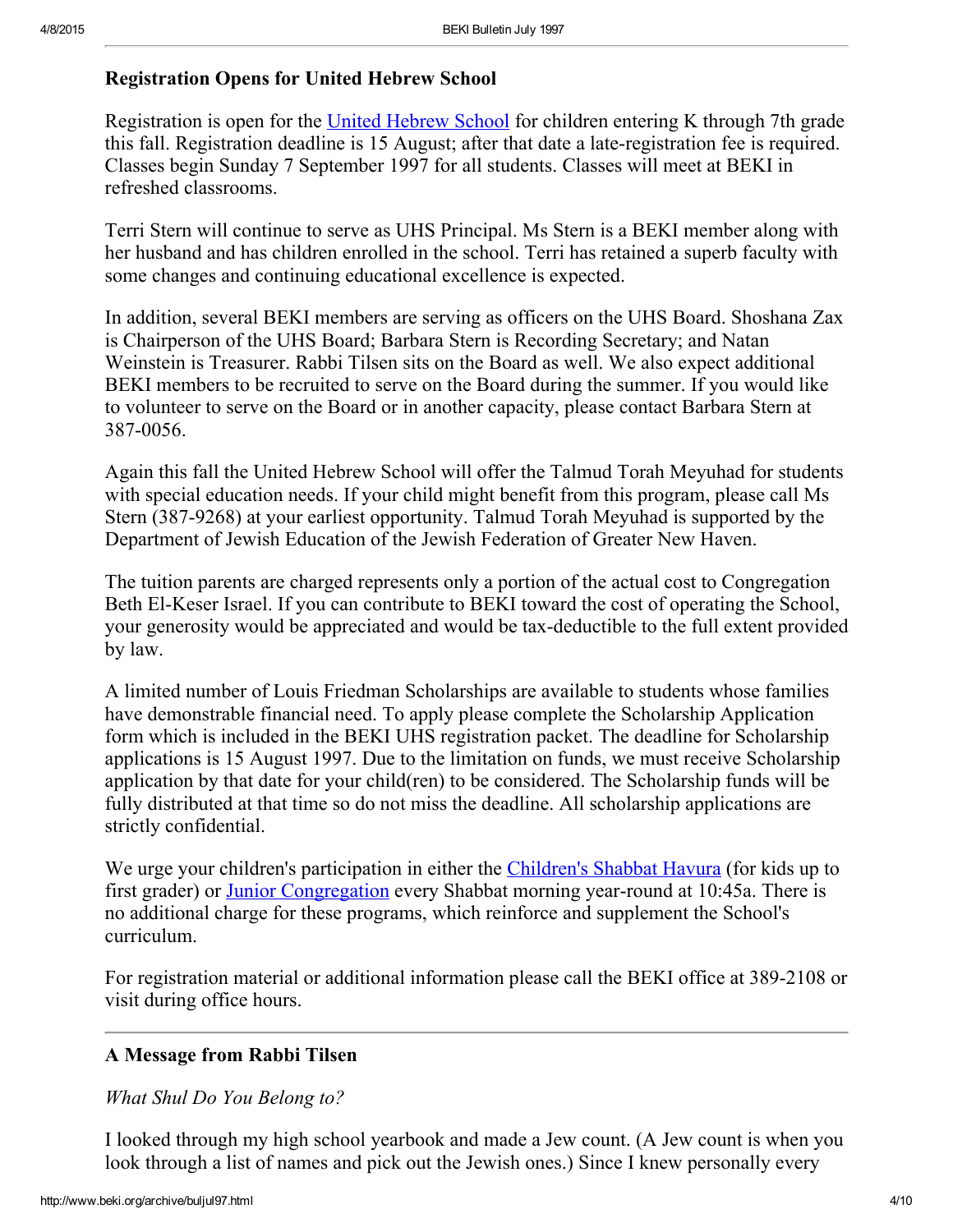one of my Jewish classmates, and the majority of my total 498 classmates, my count was probably accurate to the person.

Of the 39 Jewish kids in my class, myself included, all but one or two belonged to a synagogue. Most belonged to the Temple of Aaron, a Conservative "mega-shul" in St. Paul, Minnesota. A few belonged to Mount Zion, a Reform "mega-shul," also in St. Paul.

In the Midwest, the majority of adults Jews are members of a synagogue. But in Connecticut, only a minority of adults Jews belong to a synagogue. While several explanations have been put forward to explain this difference, I would like to point to one of them.

In some Jewish communities there is an expectation of belonging. Sure, many adults in their college years and first few years thereafter went to shul on their parents' tickets, but even singles under 30 were shul members. Upon meeting another Jew from elsewhere in the Metropolitan area, it was not considered impolite to ask, "What shul do you belong to?"

Whether or not one is "religious" or "observant" in any sense of the word, belonging to a synagogue is an important affirmation of one's Jewish identity, and even more, a concrete act of support for the continuity of Judaism and the fulfillment of our mission. Belonging is something that everyone should do.

Therefore I want to propose that each of us, when we meet other Jews in the community, ask, "What shul do you belong to?" I'm not suggesting that we offer lectures on why they should belong. I'm simply positing that by asking the question we create the idea that there is an expectation for Jews to belong.

This is also an opportunity to invite others to visit BEKI. Fortunately, we in the Greater New Haven area are blessed with a number of fine synagogue communities, so someone can find the place right for them. Even if they are not interested in joining BEKI, they ought to be joining somewhere else. So please ask politely, "What shul do you belong to?"

Reader responses are welcomed and may be addressed to Bulletin Editor, 85 Harrison St., New Haven CT 06515 or jitilsen@beki.org.

# <span id="page-4-0"></span>Dear Rabbi: Answers, Advice and Helpful Household Hints

Dear Rabbi,

Why do people use the back side of the shovel at funerals? Is this a law?

Signed, Dying to Know

Dear Dying,

The back side of the shovel is used, at least for one shovelful, to indicate that this digging is different in kind from any other. This distinction makes it clear that one is performing the act in order to fulfil a specific mitzva. It is an old custom but not a requirement.

Dear Rabbi,

http://www.beki.org/archive/buljul97.html 5/10 How can children lead services before their bar- or bat-mitzva?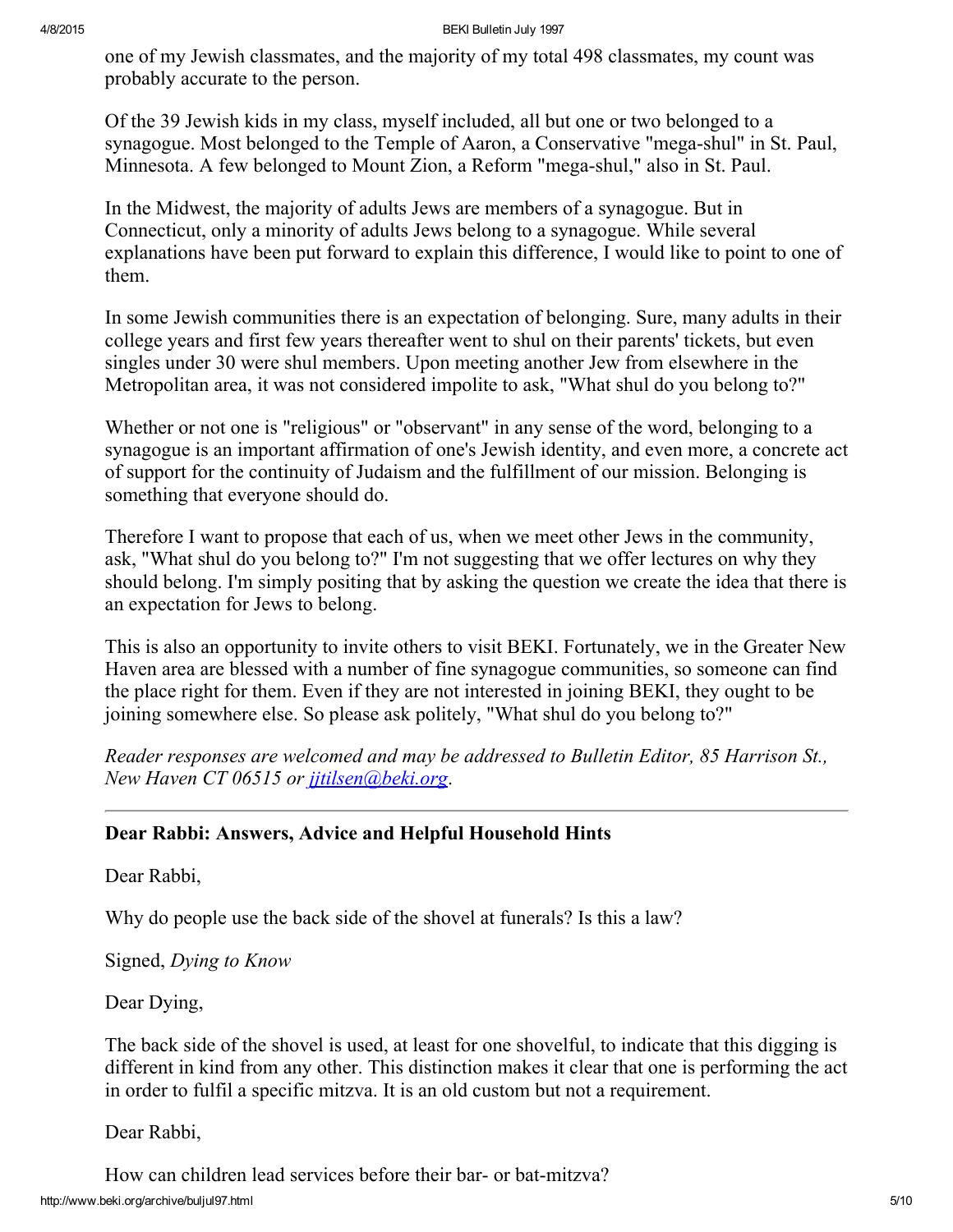Signed, Davening to Know

Dear Davening,

At BEKI minors (pre-benei-mitzva youth) are allowed, indeed encouraged, to read Torah (with some exceptions and reservations). This is not the case in most communities because generally children do not know how to read Torah or because it is an honor reserved for adults, not as a matter of law but as social etiquette. There is no legal barrier to minors reading Torah or having an aliya (again, with certain restrictions). Minors may not lead the shaharit morning service or musaf additional service. However, any Jewish child who has reached the age of bar-mitzva (13 for boys) or bat-mitzva (12 for girls), whether or not they have celebrated a "bar- or bat-mitzva" ceremony, are adults for this purpose by virtue of their age and may lead all services.

Dear Reader,

Dear Rabbi has a few questions of his own and would be happy to receive written answers.

1. When someone posts a "Vote For Candidate X" bumper sticker on a "Stop" sign, do they intend to promote or to "stop" that candidate?

2. When one shampoo bottle says "for shiny manageable hair" and the second says "for dry damaged hair," who buys the one that makes their hair dry and damaged?

3. When the orange juice carton advertises "squeezed orange juice," how else might they have gotten the juice out?

4. When one person will not come to services if there is already a minyan as they are "not needed," and another will not come unless they are sure there will be a minyan, how should we answer the question, "will there be a minyan?"

# Signed, Dear Rabbi

Readers may write to Dear Rabbi at "Dear Rabbi, 85 Harrison Street, New Haven CT 06515" or *jitilsen@beki.org*. Due to the volume of mail received, Dear Rabbi cannot answer all inquiries. Dear Rabbi is produced for the benefit of the BEKI community; others should consult their own rabbi for decisions of a legal nature.

# <span id="page-5-1"></span>Food policy

Congregants are reminded that food may be brought into the Synagogue only with the advance arrangement of the Synagogue Office and under the supervision of Rabbi Tilsen. In order to maintain our high standards of kashrut (dietary laws) and cleanliness, your cooperation is very much appreciated. All foods brought into the building must be produced under Rabbinic supervision, with the exception of fresh fruits and vegetables.

# <span id="page-5-0"></span>LifeCycle

# Berukhim HaBaim: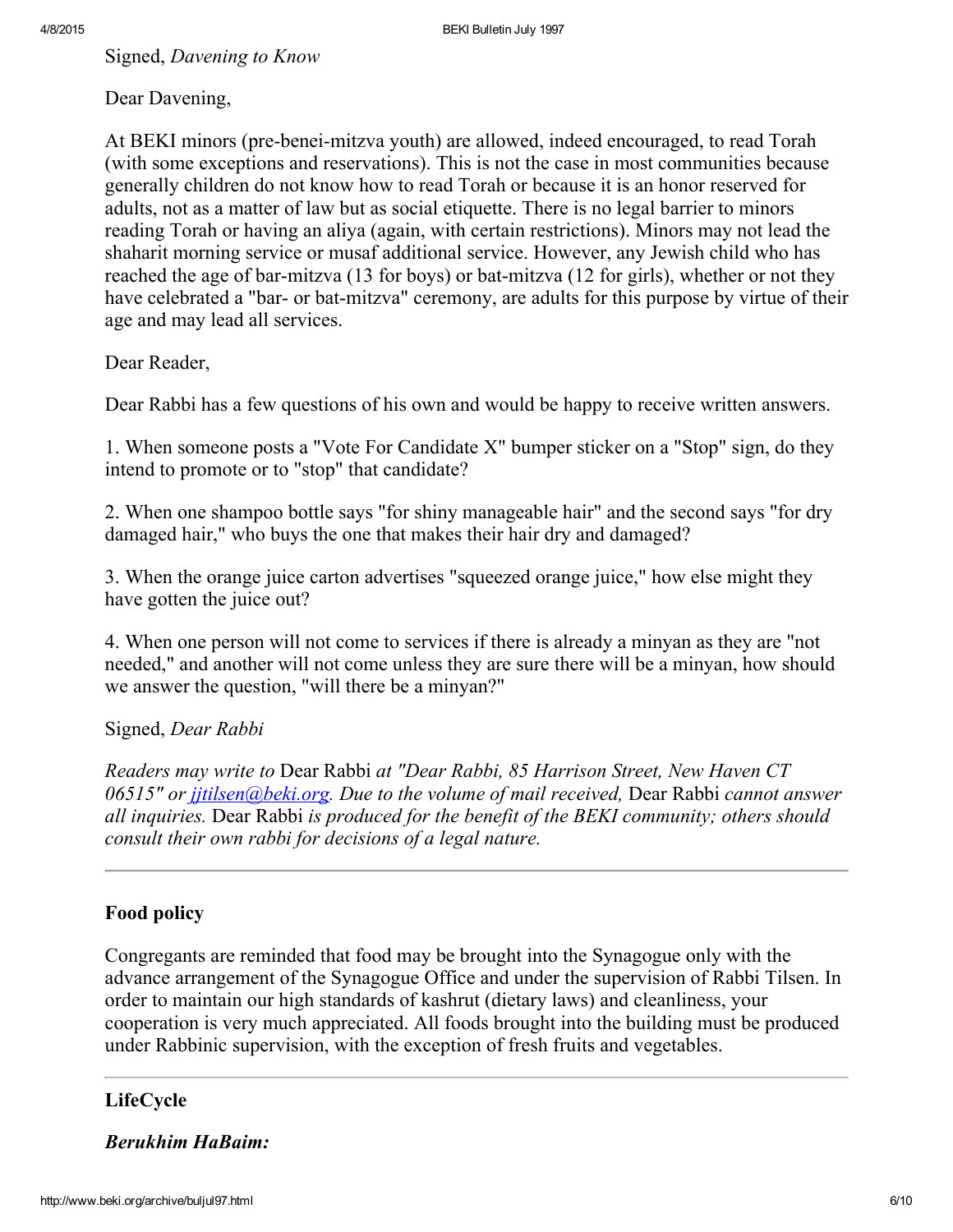BEKI Welcomes New Members & Their Families

Lewis Borofsky

#### HaMaqom Yinahem

With sorrow we note the passing of **Sara Oppenheim**, mother of Gerald Oppenheim. May God Comfort All Who Mourn

#### Mazal Tov

Mazal Tov to Andrew "Drew" and Elizabeth "Liz" Alexander (formerly Allison and Shanks) on their *nisuin* (Jewish wedding) at Congregation Beth El-Keser Israel on Sunday 22 June.

Mazal Tov to Rabbi Murray Levine and Leona on their nisuin (Jewish wedding) with Rabbi Tilsen on Sunday 29 June.

Mazal Tov to Jack & Laura Yakerson on the birth of their grandson Betzalel Mordekhai (Jason Maxwell) to David & Beth Yakerson on 18 May.

Mazal Tov to Robert Johnston on completing his program at BEKI's School of Judaism for Conversion and his gerut (conversion) under the supervision of the Beit Din. His Hebrew name is Avshalom Elqana ben Avraham Avinu ve-Sara Imenu.

#### Address Change:

Howard's Service, operated by Noel & Harriet Barstein, has moved to 501 Boston Post Road at Liberty Square in Orange, 795-1188.

#### <span id="page-6-0"></span>Social Action Happening

Our [Wardrobe](http://www.beki.org/archive/tiqunola.html%20#wardrobe) Closet is finally in action. A group of BEKI members as well as members of the New Haven County Bar Foundation met Monday evening 12 May at BEKI to sort and hang many women'sclothing. Thus enabling a group of women from Employment readiness program of the Community Action Agency to come on Wednesday 14 June in the evening to choose the clothes they need for their job interviews. The program was coordinated by Carolyn W. Kone and her able committee of Saul Bell, Betty Goodwin, Charles Ludwig, Elsie Morris, Clararose Voigt, Susie Voigt and Robert Forbes. As of this writing we need more clothes in sizes 20, 22, 24 good work professional suitable for office. Also more volunteeers are needed for Wednesdays thatthe clients will be coming to choose clothes. If you are interested in helping or for more information on this project please call Carolyn Kone at 624-8335, Charles Ludwig 389-0349 or Mimi Glenn 397-3851.

# Where There's A Will...

Tradition recommends that one bequeath at least 10% of their estate to Tzedaqa (charity) such as to Congregation Beth El-Keser Israel, although in many cases financial advisers and estate lawyers have shown how such gifts can be increased through careful planning that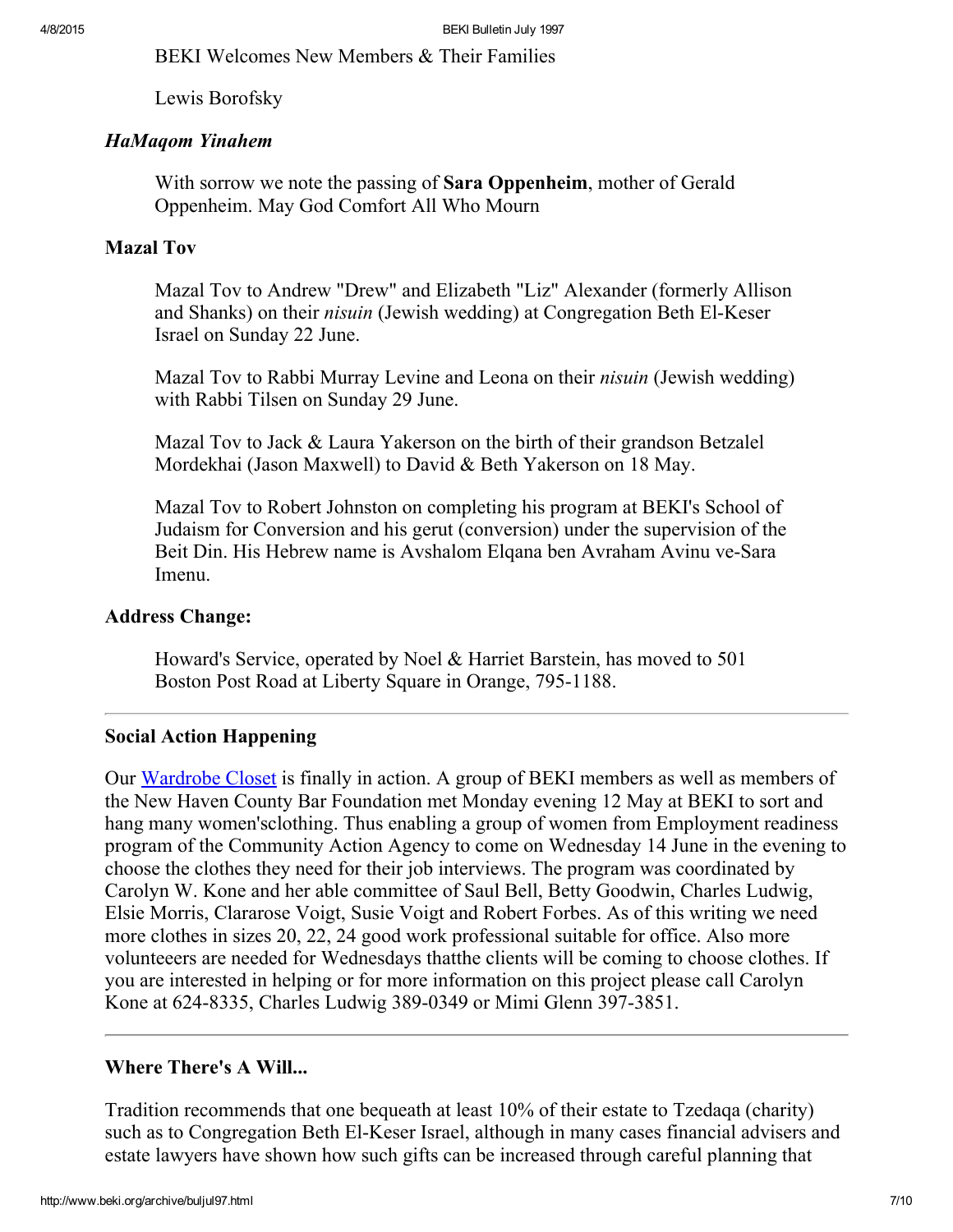#### 4/8/2015 BEKI Bulletin July 1997

takes tax policies into account. Willing a proportion of one's estate to the Congregation is a concrete way of demonstrating one's commitment to Judaism and establishing a moral example for others.

How would you like to earn a guaranteed 8% or more annual return for life on a secured investment and help the Synagogue? With as little as \$10,000 you can make a charitable remainder gift that allows you and your spouse or other loved one to receive a guaranteed annual interest payment for the rest of your life, all or much of which is tax-free.

If you would like more information on how to make a bequest or a charitable remainder gift for the benefit of BEKI, contact your own attorney or financial consultant, or call estate planning attorney Donna Levine at 787-1633. Attorney Levine will donate her time to help you establish a will or trust for the benefit of the Congregation. You may also contact BEKI Treasurer Stephen Wizner at 432-4800 or Rabbi Tilsen at 389-2108 for more information on bequests and endowment opportunities.

#### <span id="page-7-2"></span>Special Projects Wish list

Our Synagogue has several needs that are beyond our conservative budget. Among the priority items identified by the Officers, Staff and Rabbi are replacement of broken windows, radon abatement in the school building, and a fire alarm safety system. Each of these is in the \$2,500 to \$7,000 range. The Congregation also has many needs for annual sponsorships, named endowments and Building Fund debt retirement. If you would like to fund any of these or if you would like more information please contact BEKI Treasurer Stephen Wizner at 432-4800 or Rabbi Tilsen at 389-2108.

#### <span id="page-7-0"></span>**Letters**

I wish to thank all those members of the United Hebrew School and Congregation Beth El-Keser Israel who planned and arranged the Sabbath reception in my honor for funding the George G. & Leah E. Posener [Endowment](http://www.beki.org/archive/youth.html%20#UHS) which will financially assist the United Hebrew School to continue to offer a liberal Jewish education to our children.

I was envious and thrilled to see and hear the young pupils read and chant from portions of the Torah and participate in services. The future of our Synagogue is safe and secure when we pass the torch to these well-educated United Hebrew School-trained children, who someday will replace us.

Sincerely,

George G. Posener

# <span id="page-7-1"></span>BEKI Sisterhood News

The Book of Life Luncheon was the culmination of [Sisterhood's](http://www.beki.org/archive/sisterhood.html) activities for the year 1996-97. But we're not idle, we're already looking ahead to 1997-98.

We hope those ladies who have resisted joining Sisterhood will do so. Even if you can't be active, your payment of Sisterhood dues will help us in our commitments to our beloved BEKI. Please --join us!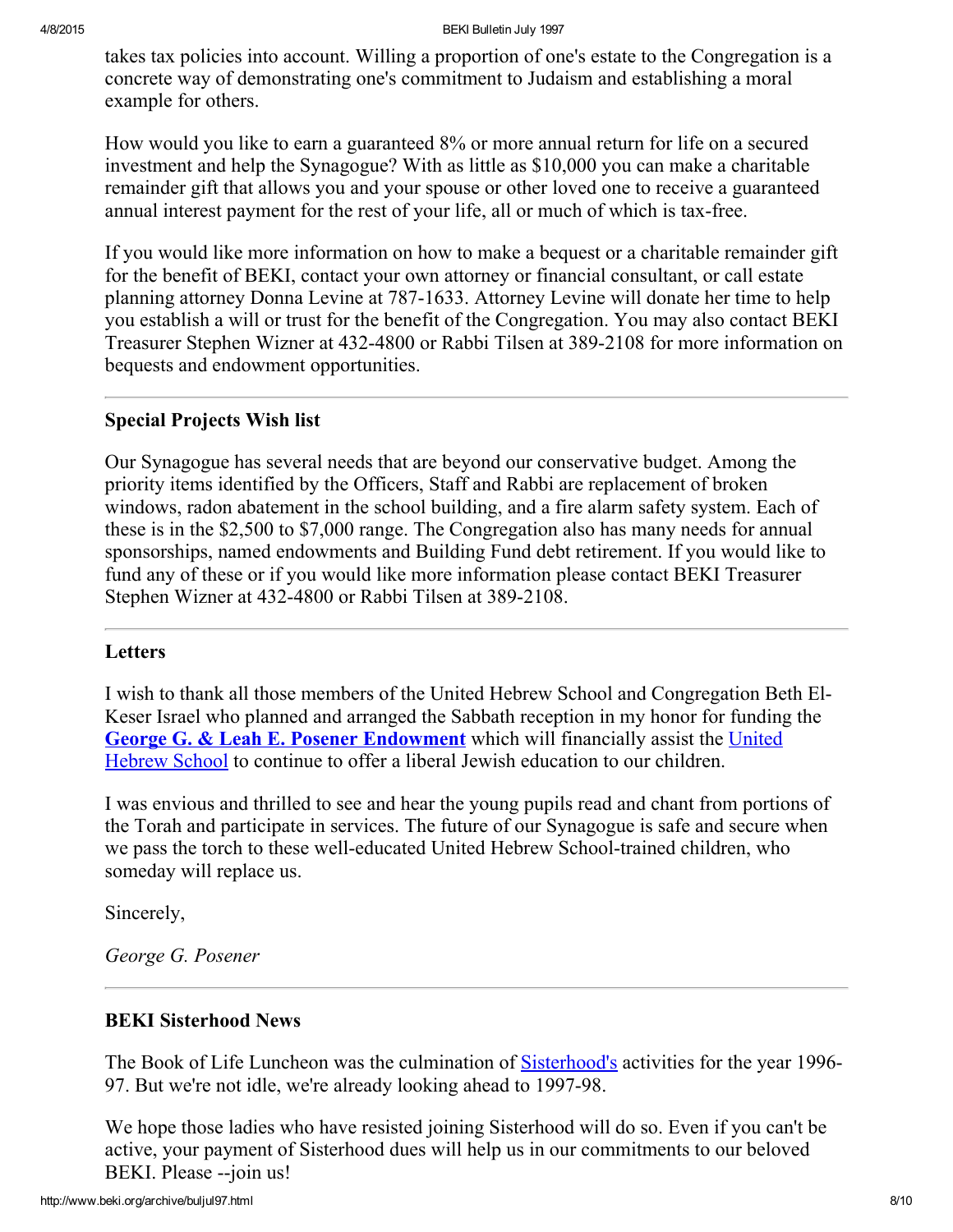During the summer months, don't forget the Sisterhood Gift Shop if you need a gift for anybodyfor any occasion.Please keep in mind that the wonderful Sisterhood Cook Book is still available and makes a terrific gift.

#### <span id="page-8-0"></span>The Joke That Waited 77 Years to Get a Laugh

This true story comes out of my recent genealogical research. I'm sure our ancestors never dreamed that some descendant 70 or 80 years later would be looking at all this information, but here I am in 1997 looking for data in the 1920 U.S. Census.

My grandfather, David Tzipkin, was a distributor for the Manischewitz Matzoh Co. I'm sure he was not the one giving the answers to the census taker, possibly my mother or one of her brothers. Picture this dialogue:

- Q. What is your father's occupation?
- A. He's a salesman.
- Q. What product does he sell?
- A. Matzoh.
- Q. What's matzoh?

That answer appears in the U.S. census as "Jewish crackers." This may appear to you and me as funny, but who was there at the time to laugh? It took 77 years to come to light and when I saw it I really "cracked up."

Alan Gelbert

#### <span id="page-8-1"></span>Kashrut Alert

BEKI Bulletin reader Dan Prober noted a recent article in the Wall Street Journal (15 May 1997) that points out that the ingredient "cochineal," a coloring agent in products such as Ocean Spray Ruby Red Grapefruit Juice Drink, is made from the dried bodies of female cochineal insects. Insects, with the exception of certain grasshoppers, are not kosher. Kosher consumers should be wary of seemingly innocuous products such as fruit drinks may have treif (non-kosher) ingredients, and that the "all natural" label is no guarantee of kashrut. Honey, which is exuded from an insect, is of course kosher. Major kashrut agencies (except the Lubavitch affiliated  $K-O$ ) do not accept insect-derived ingredients such as cochineal.

# <span id="page-8-2"></span>Minyanaires & Minyan Captains Needed

Services are held at BEKI every morning and evening. If you are coming to say qaddish, please bring friends and family members with you, both to enhance the experience and to help assure the presence of a minyan (quorum) which is desirable (but not essential) for our services. In addition to the need for occasional participants, who are always very welcomed, we need more individuals who can make a commitment to attend a specific weekly service. We also need "minyan captains" who will be responsible for assuring a minyan on a given morning or evening. If you can volunteer for any of these crucial positions please call Steven Fraade at 397-9430 [steven.fraade@yale.edu](mailto:steven.fraade@yale.edu).

<sup>&</sup>quot;Dear Rabbi" and "A Message from Rabbi Tilsen" copyright Jon-Jay Tilsen 1997.